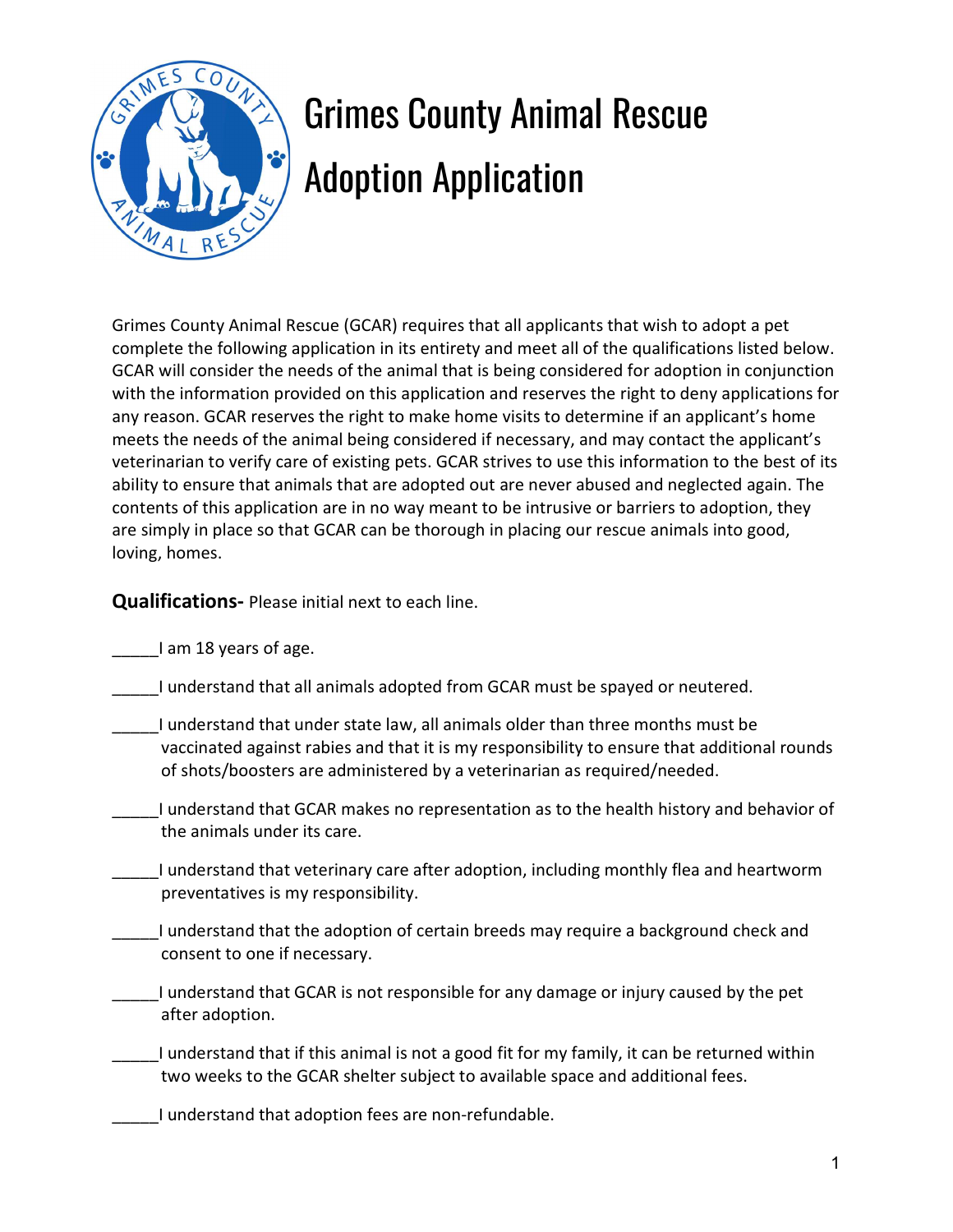## Applicant(s) Information- Please complete the below.

|                                                                                              | County: ________________________________Driver's License Number(s):________________________________ |  |  |  |
|----------------------------------------------------------------------------------------------|-----------------------------------------------------------------------------------------------------|--|--|--|
|                                                                                              |                                                                                                     |  |  |  |
|                                                                                              |                                                                                                     |  |  |  |
|                                                                                              |                                                                                                     |  |  |  |
| Applicant(s) Residence-Please complete the below.                                            |                                                                                                     |  |  |  |
| Do you rent? ________ Do you own? _______ Other? ________________________________            |                                                                                                     |  |  |  |
| What type of residence you live in: OHouse OApartment OOther: __________________             |                                                                                                     |  |  |  |
| If you rent, are you allowed to have pets? ____________ Has your pet deposit been            |                                                                                                     |  |  |  |
|                                                                                              |                                                                                                     |  |  |  |
| Do you have a fenced in yard? ______Do you have a dog house or other shelter? ______________ |                                                                                                     |  |  |  |
|                                                                                              |                                                                                                     |  |  |  |
| Lifestyle-Please complete the below.                                                         |                                                                                                     |  |  |  |
| What is your reason for wanting this pet?                                                    |                                                                                                     |  |  |  |
| Where will this pet stay at night?                                                           |                                                                                                     |  |  |  |
|                                                                                              |                                                                                                     |  |  |  |
|                                                                                              |                                                                                                     |  |  |  |
| If away, where will this pet be kept while you are                                           |                                                                                                     |  |  |  |

Are you prepared to financially care for this pet for the rest of its life? \_\_\_\_\_\_\_\_\_\_\_\_\_\_\_\_\_\_\_\_\_\_\_\_